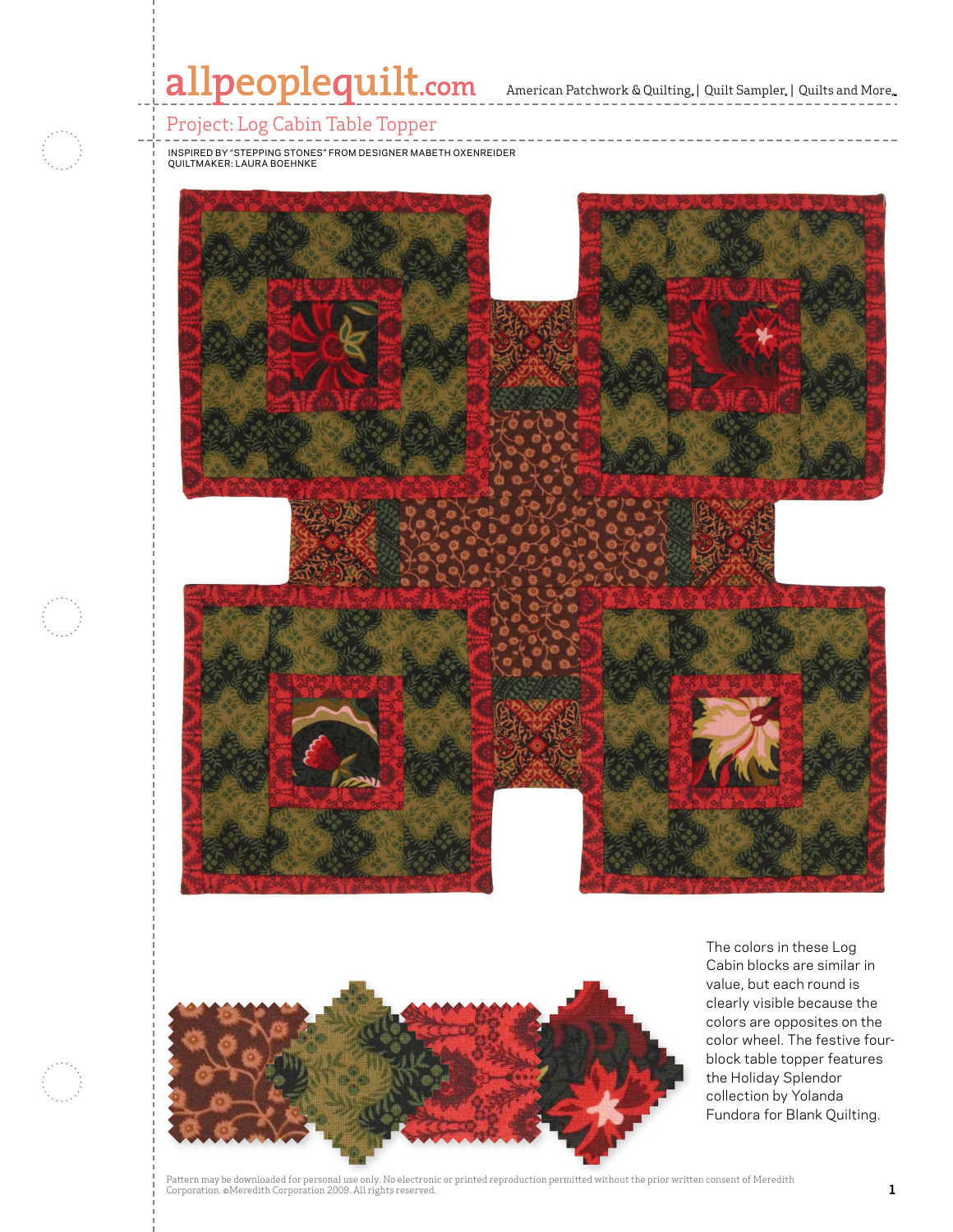# allpeoplequilt.com

American Patchwork & Quilting, | Quilt Sampler, | Quilts and More...

Project: Log Cabin Table Topper

#### Materials

- **•**  6" square red floral (blocks)
- <sup>1</sup> <sup>1</sup>⁄<sub>8</sub> yard red print (blocks)
- **1/8** yard green-and-black print (blocks)
- **•** 8" square brown print (sashing)
- **•** Scrap of green print (sashing)
- **•**  6" square brown-and-black print (sashing)
- **21"** square backing fabric
- **•**  21" square batting

Finished quilt: 16 square" Finished block: 7" square

Quantities are for 44/45"-wide, 100% cotton fabrics. Measurements include 1/4" seam allowances. Sew with right sides together unless otherwise stated.

#### Cut Fabrics

Cut pieces in the following order.

#### **From red floral, cut:**

- <sup>1</sup> 4-2<sup>1</sup>/<sub>2</sub>" squares for block centers
- **From red print, cut:**
- 8-1×7<sup>1</sup>⁄<sub>2</sub>" rectangles for position 6
- **•**  8—1×61⁄2" rectangles for position 5
- 8-1×3½" rectangles for position 2
- 8-1×2½" rectangles for position 1
- **From green-and-black print, cut:**
- 8-2×6½" rectangles for position 4
- 8-2×3½" rectangles for position 3
- **From brown print, cut:**
- 5-2½" sashing squares
- **From green print, cut:**
- 4-1×2½ sashing rectangles
- **From brown-and-black print, cut:**
- 4-2<sup>1</sup>⁄<sub>2</sub>" sashing squares

#### Assemble Blocks

- 1. Sew red print position 1 rectangles to opposite edges of red floral 2<sup>1/2</sup>" square block center (Diagram 1). Press seams toward rectangles.
- 2. Add red print position 2 rectangles to remaining edges. Press seams toward rectangles (Diagram 2).
- **3.** Continue in same manner, adding remaining rectangles in numerical order, to make a block (Diagram 3). Press all seams away from block center. The block should be 7<sup>1/2</sup> square including seam allowances.
- 4. Repeat steps 1-3 to make four blocks total.

## Assemble Sashing Units

- 1. Sew together a brown print sashing square and a green print sashing rectangle to make a sashing unit (Diagram 4). Press seam toward square. The sashing unit should be 3×21/2" including seam allowances.
- 2. Repeat Step 1 to make four sashing units total.

## Assemble Quilt Top

- 1. Referring to Quilt Assembly Diagram, lay out blocks, sashing units, remaining brown print sashing square, and brown-andblack print sashing squares in three horizontal rows.
- **2.** Sew together sashing units and squares in each row. Press seams toward sashing units.
- **3.** Join all pieces in Row 1; do not stitch into 1⁄4" seam allowance on outer edge of brown-and-black print sashing square (yellow dots on Quilt Assembly Diagram). Press seams open. Repeat to join pieces in Row 3.
- 4. Join pieces in Row 2. Press seams open.
- 5. Sew all rows together to complete the quilt top; do not stitch into 1/4" seam allowance on outer edge of brown-andblack print sashing squares (yellow dots on Quilt Assembly Diagram).

## Finish Quilt

The featured quilt is not bound in a traditional manner. Instead, it has a knife-edge self binding. To finish your quilt with the same technique, complete the following steps.

- 1. Place batting on your work surface. Lay backing fabric right side up atop batting. Center quilt top over backing with right side down; pin or baste layers together.
- 2. Referring to Diagram 5, sew together through all layers, pivoting at corners and leaving a 5" opening along one block edge for turning.
- **3.** Trim batting and backing fabric even with quilt top edges. Then carefully trim batting close to seam line. Trim across outer corners to reduce bulk.
- 4. Turn quilt right side out through opening. Use a point turner, wooden skewer, or chopstick to gently push out corners. Slipstitch opening closed. Place quilt right side down on a towel; press outer edges. Quilt as desired.